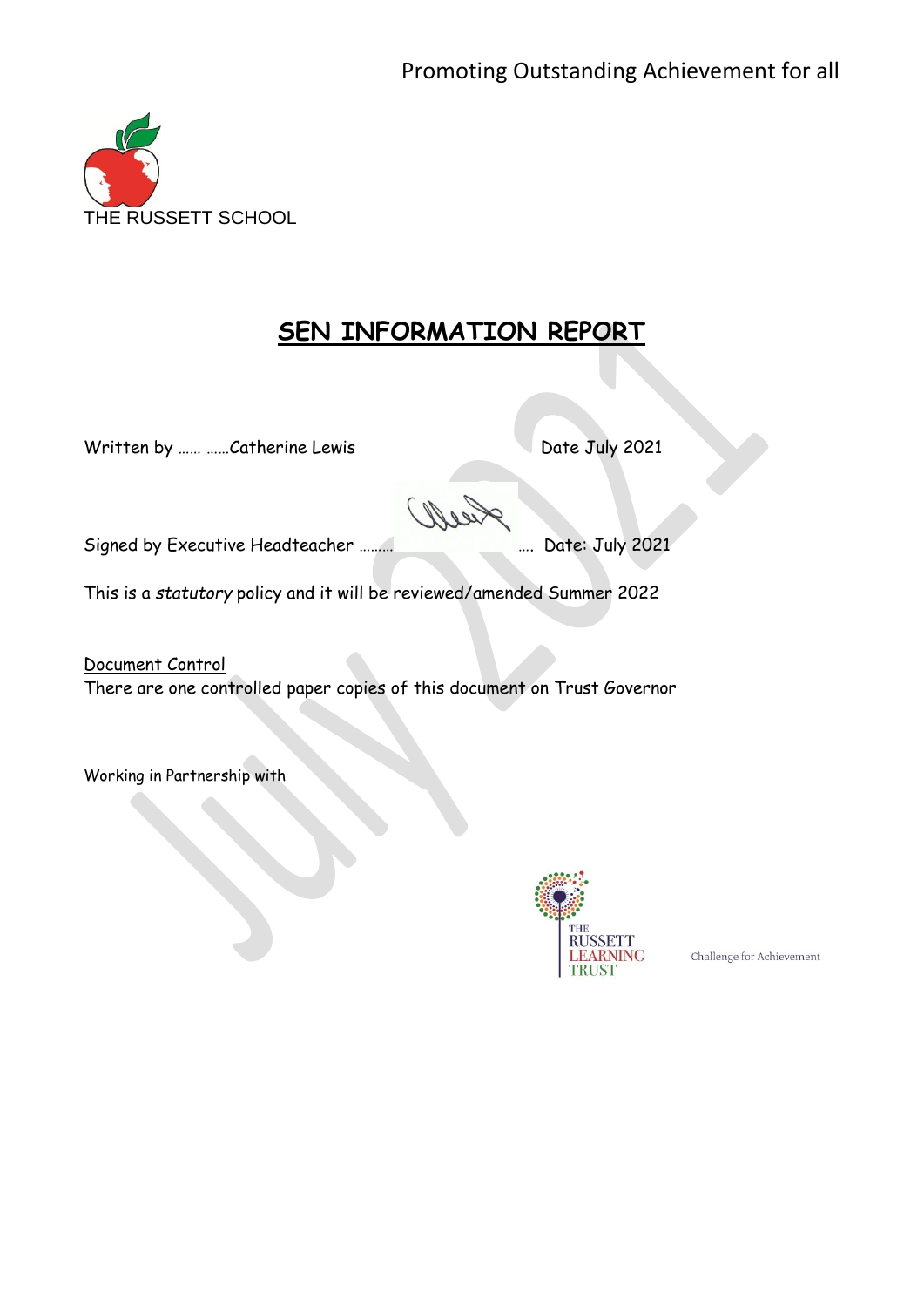## **SEN Information Report**

#### **Legislation and guidance**

This policy and information report is based on the statutory Special Educational Needs and Disability [\(SEND\) Code of Practice](https://www.gov.uk/government/uploads/system/uploads/attachment_data/file/398815/SEND_Code_of_Practice_January_2015.pdf) and the following legislation:

- [Part 3 of the Children and Families Act 2014](http://www.legislation.gov.uk/ukpga/2014/6/part/3), which sets out schools' responsibilities for pupils with SEN and disabilities
- [The Special Educational Needs and Disability Regulations 2014,](http://www.legislation.gov.uk/uksi/2014/1530/contents/made) which set out schools' responsibilities

As an academy this policy also complies with our funding agreement and articles of association.

#### **Definitions**

A pupil has SEN if they have a learning difficulty or disability which calls for special educational provision to be made for them.

They have a learning difficulty or disability if they have:

- A significantly greater difficulty in learning than the majority of others of the same age, or
- A disability which prevents or hinders them from making use of facilities of a kind generally provided for others of the same age in mainstream schools

Special educational provision is educational or training provision that is additional to, or different from, that made generally for other children or young people of the same age by mainstream schools.

**There are thirteen sections that form this report.**

## **Section 1:What kinds of Special Education Needs does the Russett School make provision for?**

The Russett School is an Academy working in partnership with The Russett Learning Trust.

All pupils and young people at The Russett School have a Education Health Care Plan (EHC Plan) and are aged between 2 – 19 years with Severe and Complex needs. Including

- Speech and Language Difficulties
- Severe Learning Difficulties and Complex Needs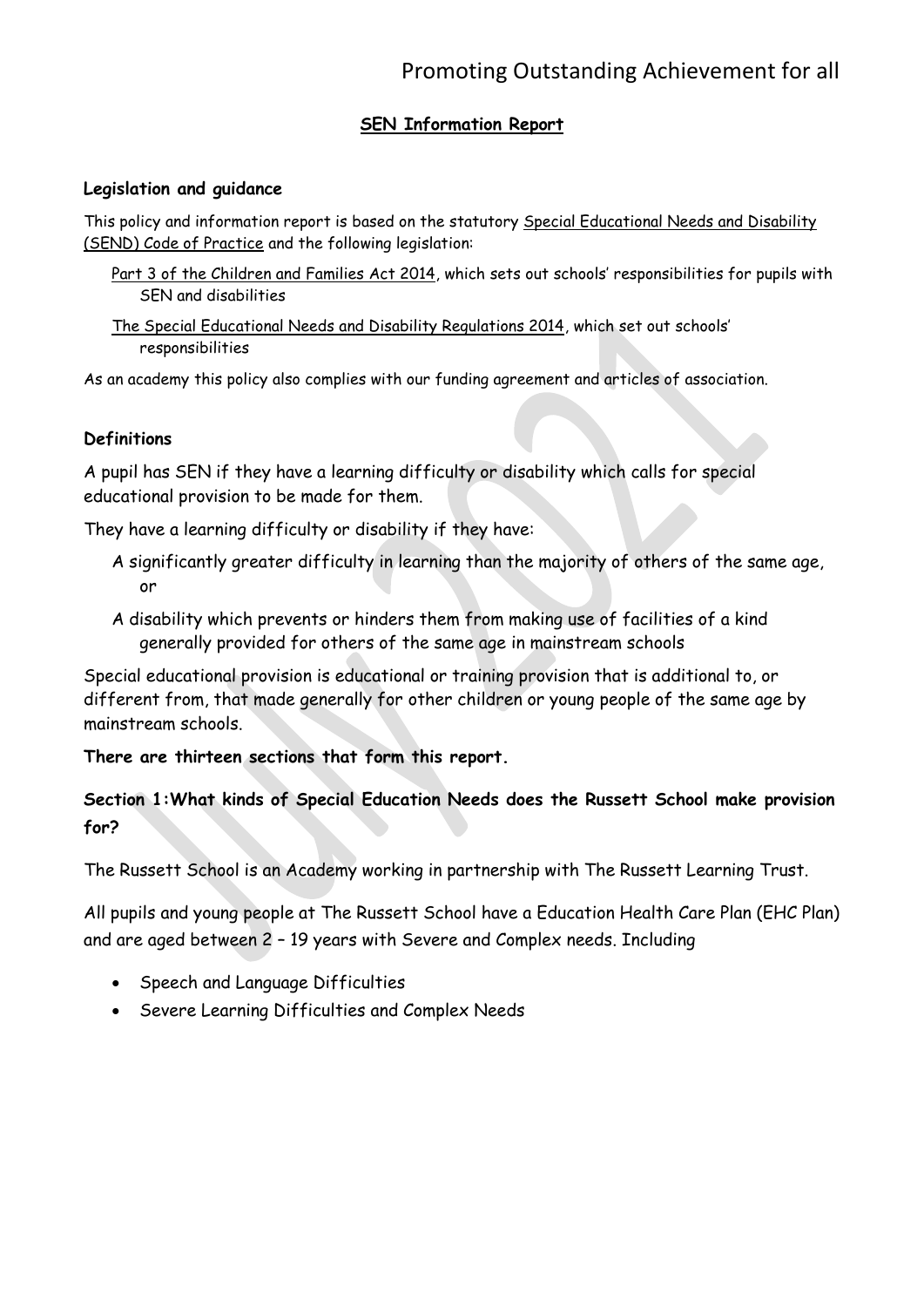# **Section 2: How would the Russett School identify and assess my child's Special Educational Needs?**

All pupils and young people attending our Academy have a EHC Plan, which identifies us as the most appropriate provision (Section I). This also identifies the pupil/young person's primary, and where appropriate, additional needs. The EHC Plan ensures that it reflects the current needs with targets including end of key stage objectives, our story and the parents/pupils/young person's views. This is reviewed yearly at the Annual Review by meeting with parents/carers, stakeholders and where appropriate the pupil/young person. Excellent contact is maintained with parents/carers through Parents Evenings, telephone, Zoom/Teams meeting, face to face meetings and the Home/Academy Diary. Progress is closely monitored throughout the pupils/young person's time with us. Our Academy works closely with a range of special support including

- Physiotherapists, Occupational Therapist, Speech and Language therapists.
- Access to Specialist teachers for Hearing and Visual Impairment
- Paediatric Doctor and a School Nursing Team including Health Assistants
- Social Care
- Educational Psychologist
- LD CAMHS (Learning Difficulties Child & Adolescent Mental Health Service)
- Educational Welfare Officer
- Other specialist staff

#### **Section 3: Information**

**A. How does the academy evaluate the effectiveness of provision for pupils and young people with Special Educational Needs?**

We have a continuous robust system of self-evaluation/quality improvement, review and action planning that takes place throughout the year and is presented to the Local Governing Committee and the Trust Board. This is to ensure all our pupils/young people have the best we can offer in preparing them for the future.

## **B.How do I know how well my child is doing at the Academy?**

Teachers communicate with parents/carers through the home contact diary and regular telephone calls. In addition, parents/carers are always welcome to talk to their child's/young person's class teacher, specialist support and/or a member of the senior team. Parents/carers are encouraged to attend via face to face, Zoom, Teams and telephone the annual review meeting, our parent's/carers evenings in the autumn and summer term to meet and discuss their child's progress and achievements with their class teacher.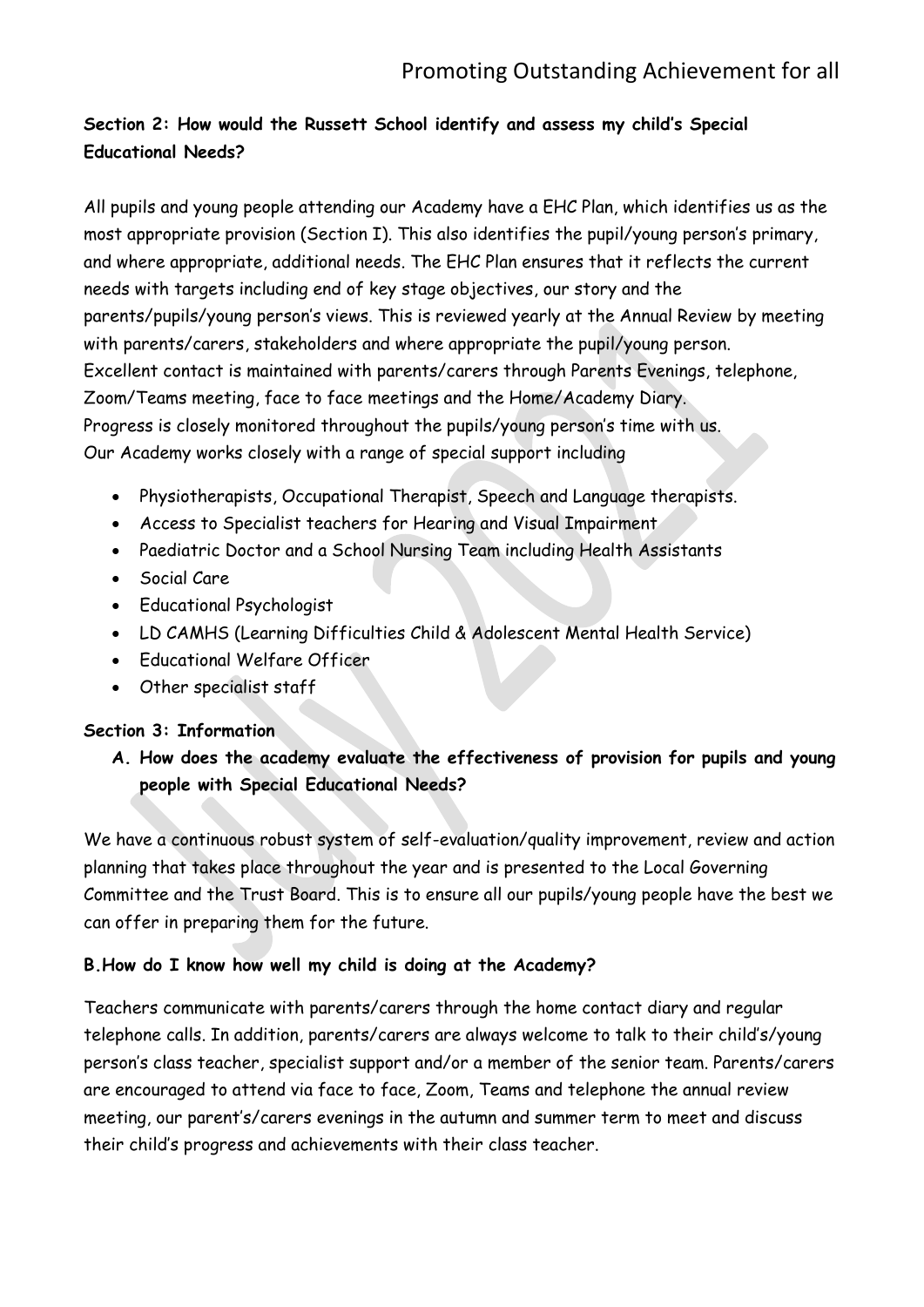A formal review of the EHC Plan takes place annually and consists of a report including

- Progress, outcomes and achievements by the class teacher
- Specialist reports from professionals such as Physiotherapist, Speech and Language therapist.
- Pupil/young person's views

Once parents/carers have been given an opportunity to read the report, they meet via face to face, Teams, Zoom or telephone with staff and any invited additional professionals involved with their child/young person, to review the existing EHC Plan, contribute their own observations and discuss priority areas and educational aims for the coming year. Where appropriate their child/young person will attend their review to contribute to the discussion.

In this way, the report becomes a joint discussion to support the development and future needs of the individual pupil/young person.

### **C. Our approach to teaching pupils/young people with Special Educational Needs?**

Each class has a full time equivalent teacher and at least 3 – 4 teaching assistants (sometimes more) and 1:1 when required/funded. Pupils/young people may be taught one to one, in small groups or whole class depending on the activity. Our staff are supported by specialists including our NHS School Nursing team, Physiotherapists, Speech and Language. As an academy we commission privately a Speech and Language and Occupational therapists. Our highly trained and dedicated staff includes a Family Liaison Worker, Health Support Assistant and a Job Coach.

We also employ Higher Level Teaching Assistants (HLTA/Teachers) who cover teacher's statutory time for Planning, Preparation and Assessment (PPA). HLTAs carry out addition support including 1:1 support in class for pupils that are funded through the Pupil Premium Grant, college link, work experience and Lunch, Pre/After Academy clubs.

#### **D. How we adapt the curriculum and learning environments?**

The curriculum has been reviewed in line with the new regulations. Our aim is to provide a curriculum that is relevant, broad and balanced to ensure high levels of interest, enjoyment and engagement whilst covering all areas enabling pupils/young people to make progress. The curriculum has three distinct pathways – Coastal, Country and City. Young people in our upper school and sixth form have the opportunity to access a wide range of opportunities to develop as young people and citizens of the future. These may include independent living, life and functional skills and community learning as well as more academic subjects. We currently follow ASDAN and Open Award accredited courses that are appropriate to individuals. Many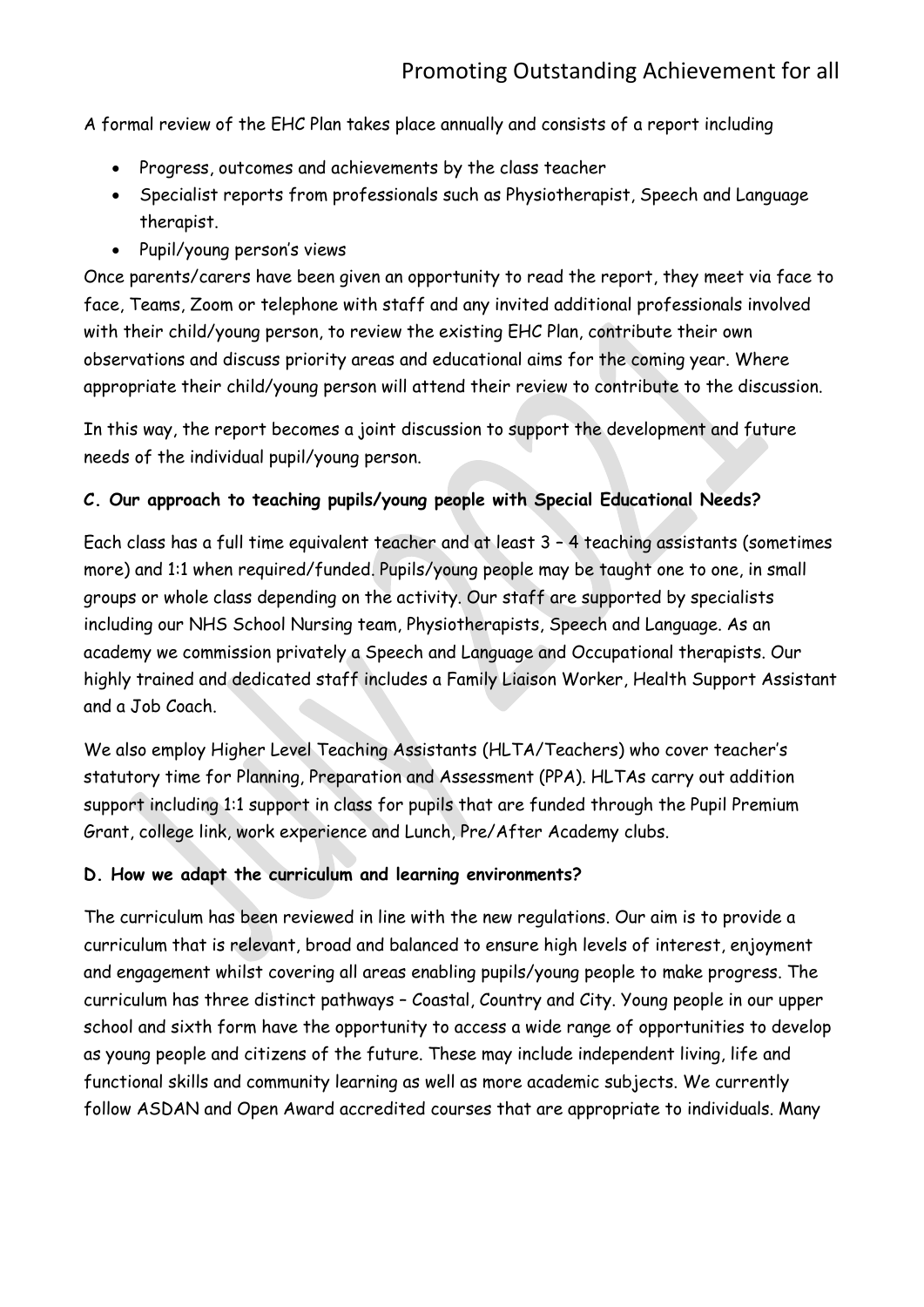of our young people access internal and external work experience supported by our Job Coach. Some of these external placements have continued after leaving our academy.

## **E. What additional support for learning do we offer?**

Your child/young person will initially have their needs identified through their EHC Plan. We constantly review this and using our expertise and experience will identify when and where additional support may be needed. For example one to one work, specialist strategies, opportunities and support.

## **F.How will my child/young person be included in activities outside of the academy curriculum?**

Every child/young person will have the opportunity to access trips. Our off-site visits are designed to enhance curricular and recreational opportunities for all our pupils/young people. They provide a wider range of experiences that cannot be provided on site alone, as well as promoting independence. Such as swimming, college, work experience placements, festivals, residentials and visits into the local community.

All visits and activities are risk assessed to ensure they are appropriate and safe for individual pupils/young people.

To support these activities, we benefit from our own specialist transport.

# **G. What is the support for improving by child's/young person's emotional and social development?**

We have a robust safeguarding and behaviour support policies in place. Pupil/young people's health and well-being is paramount. Personal/intimate care is conducted discreetly and with dignity, fostering independence whenever possible. We work closely with the School nursing team, our Health Assistant and visiting consultants to ensure that individual medical needs, Health Care Plan and administration of medication are closely monitored.

We also work closely with

- Social Care
- Educational and Clinical Psychologists
- NHS Teams
- LD CAMHS
- School Behaviour Consultant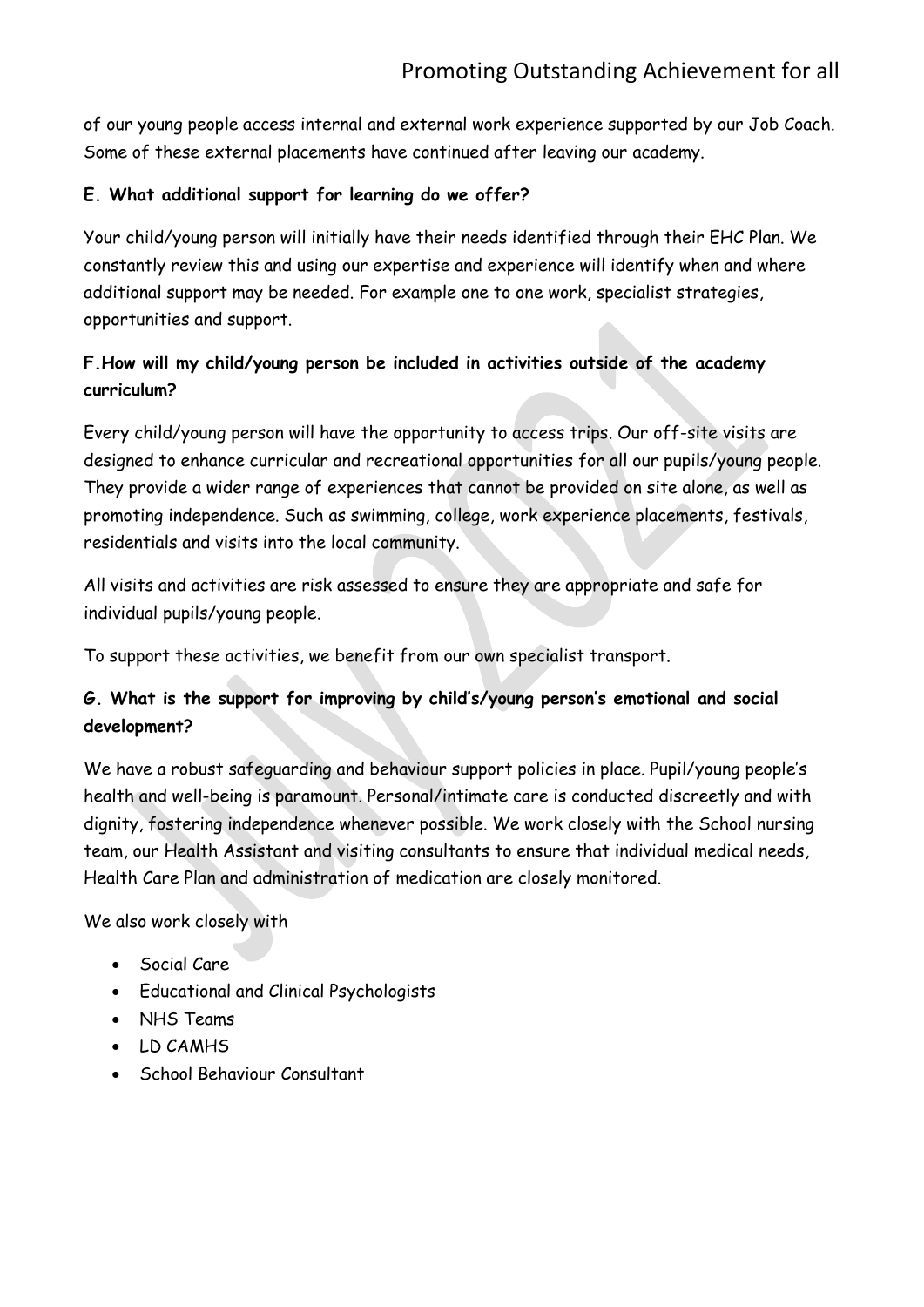#### **Section 4:Our Special Education Needs Co-ordinator.**

At the Russett School the role of Special Needs Co-ordination is held by the Executive Headteacher – Emma Leach.

#### **Section 5: What training is provided for staff to support your child/young person?**

All our staff receive continued professional and leadership development (CPLD), training and support to meet our pupils/students educational, social and health/wellbeing needs. Teaching staff, teaching assistants, higher level teaching assistants, admin, caretaking, Family Liaison worker and senior staff have targeted training as part of their yearly appraisal and to further meet the changing needs of our Academy and the national agenda.

Other specialist training includes Speech & Language, communication strategies, Picture Exchange Communication System (PECS), First Aid, Curriculum, Moving and Handling, IABA (Behaviour support) Safeguarding, Food Hygiene, Medication to name a few.

All training is monitored to ensure impact and continued updating.

#### **Section 6:How accessible is the Russett School?**

We are fully accessible with dedicated disabled parking, the building is old, but we have continued to update, adapt and change to meet the pupils/student's needs. Please come and have a look at us and the Academy environment.

Our playgrounds are well equipped and differentiated across the phases to ensure learning outside the classroom.

Our classrooms are light and airy with a set colour scheme to develop independence for pupils/students with a visual impairment.

Specialist equipment is maintained and purchased to support individual and learning needs. Teaching is adapted through a range of strategies to ensure the best outcomes.

## **Section 7 & 8: How do our parents/carers and pupils/students get involved in their education?**

Parents/carers are involved in their child's education through a variety of activities/information, such as being a Director on the Trust Board and a Governor on our Local Governing Committee.

Fortnightly newsletters, home contact diary, telephone calls, Zoom/Teams, informal and formal meetings including Parents evening and Annual Reviews also provide opportunities for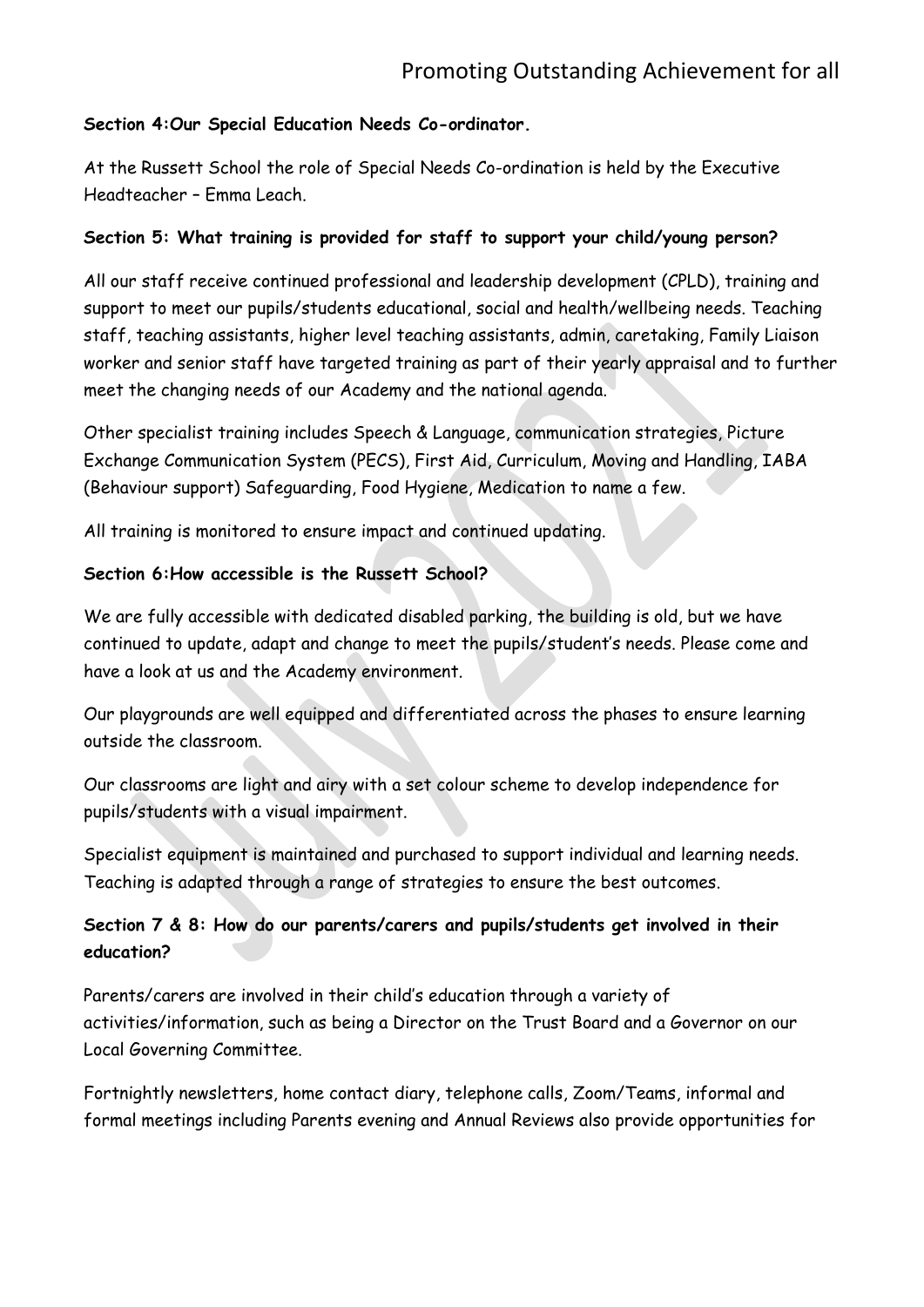information to be shared with home. Senior staff are always available across the day to follow up any concerns and/or arrange a meeting.

Parents/carers are invited to parents evening, special assemblies/Collective Worship, performances, sports day, parent workshops, celebrations and the Leavers Service.

#### **Section 9:What do I do if I have a concern about the provision?**

If a concern or complaint is not resolved through informal discussion, the complainant should contact Emma Leach our Executive Headteacher or Julia Hughes our Governance Management who is Clerk to Governors. The complaint must be made in writing using the Trust's Complaints Form. Any complaint will be dealt with in a transparent way and as quickly as is reasonably practicable. The procedures are set out in our Complaints Policy and Procedures.

## **Section 10 & 11:What specialist services and expertise are available at or accessed by the academy?**

Your child/young person will have or be in the process of receiving an Education Health Care Plan (EHC Plan) before being considered for admission. Your point of contact is your local authority SEN team. Parents/carers can discuss this with the Executive Headteacher.

We work closely with the following to support your child's/young person's needs.

Physiotherapy Occupational Therapy Speech and Language Therapy Visiting specialist teachers Educational Psychology Transition teams Local Authorities Social Care LDCAMHS Clinical Psychology Our Family Liaison Worker. These can be contacted through the Academy or telephone numbers are available via the Academy office.

## **Section 12:How do we prepare your child for joining our academy or transferring to another school or for Adulthood.**

As part of a Multi Academy Trust (The Russett Learning Trust) we work closely with the different local authorities to ensure that your child's needs can be met at our Academy.